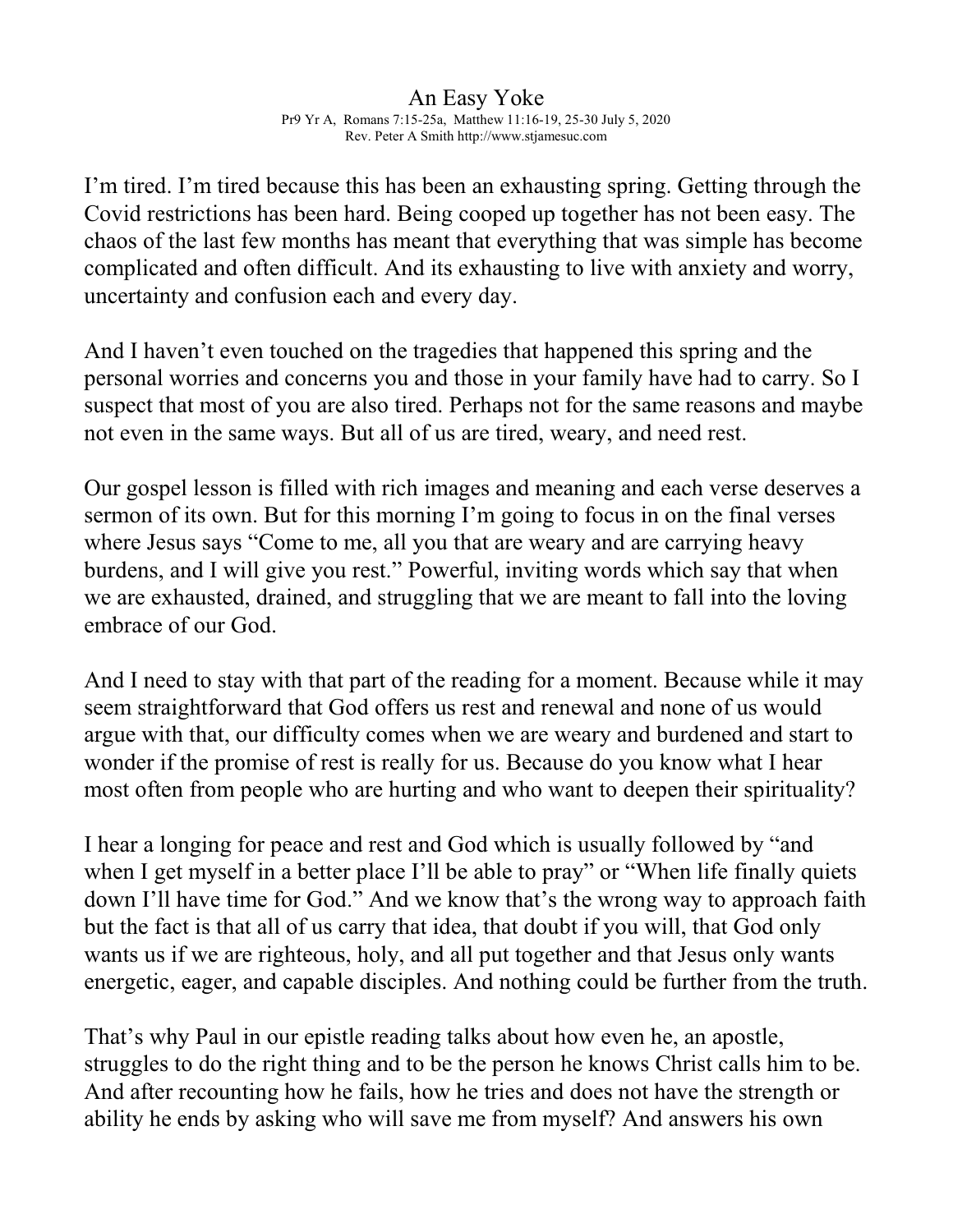question by professing that only Jesus Christ can save.

The invitation in our gospel lesson is for those who are weary. Those of us who are worried, frustrated, and carrying a weight on our shoulders. Those of us who can't go another step, who fear the road ahead, who have given everything and have nothing left to give. And the invitation is also for those who aren't yet overwhelmed but who are growing tired. For those who are eager for a break, some relief, some renewal. And the promise is that Jesus can offer that to us.

I have some friends who got a new kitten. And on a video chat they were showing off the cat who played a bit for me to see and then settled into the arms of one of the people and was enjoying being scratched behind the ears. And in an instant the movement ceased, the purring stopped and the kitten was sound asleep. Safe and secure in arms that loved and treasured him

Jesus promises us rest. The opportunity to know we are safe and no longer need to toil or fear. And that promise of rest isn't just a few moments respite or a bit of time to simply catch our breath. No, the promise is for us to be embraced and held by the love of God so that we can let go and lest allow ourselves to truly rest. Without the problems of life making our minds race, without the worries weighing us down, without anything except the certainty that we are cherished and beloved surrounding us and letting us relax and be renewed. Relax so our bodies can recover and heal. Renewed so our minds can clear and quiet. Come, Jesus says and find rest. Come and be renewed, come and recover.

And I don't know about you but that sounds wonderful. An opportunity to set aside my tiredness and experience comfort and peace. A time where my burdens aren't on my shoulders and I can let go of what is holding my down and back. A possibility to move away from what has been happening to something made possible by God's love and grace.

And yet even as I speak about that rest there is a part of me wondering about how I am going to do all the things that I will have to do later. For there is work to be done, responsibilities to be upheld, burdens that I am going to have to carry in the future. And this is where the passage gets really interesting. Because the rest isn't promised so that we can have a time away and then simply return to what is happening in our lives. Certainly a pause would be welcome and good but the